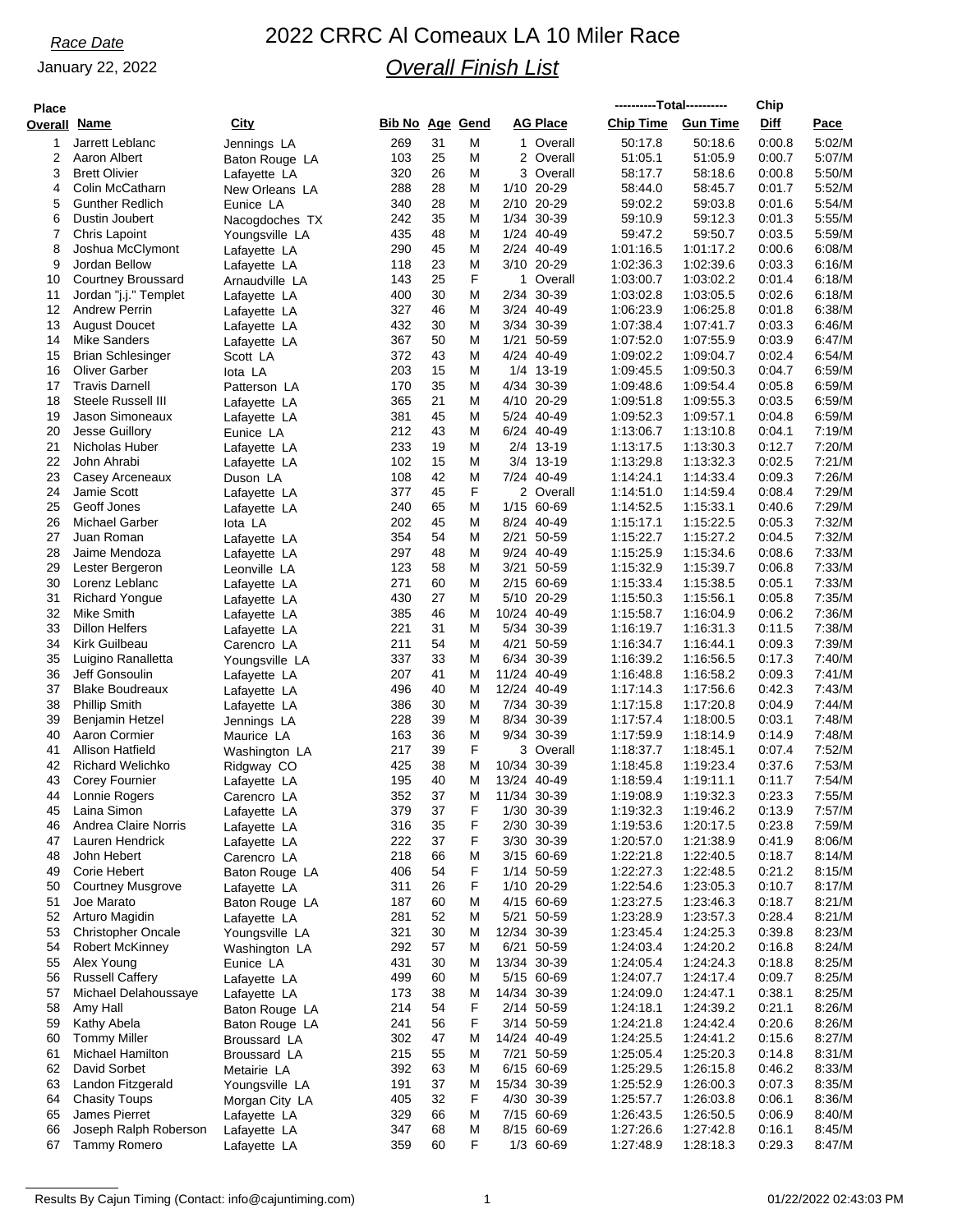## January 22, 2022

# *Race Date* 2022 CRRC Al Comeaux LA 10 Miler Race *Overall Finish List*

| <b>Place</b> |                                               |                                  |                        |          |        |                            |       | ----------Total---------- |                        | Chip             |                    |
|--------------|-----------------------------------------------|----------------------------------|------------------------|----------|--------|----------------------------|-------|---------------------------|------------------------|------------------|--------------------|
| Overall      | Name                                          | <u>City</u>                      | <b>Bib No Age Gend</b> |          |        | AG Place                   |       | <b>Chip Time</b>          | <b>Gun Time</b>        | Diff             | Pace               |
| 68           | Will Blanchard                                | Youngsville LA                   | 125                    | 43       | Μ      | 15/24 40-49                |       | 1:28:38.2                 | 1:28:46.3              | 0:08.1           | 8:52/M             |
| 69           | Lyna Soileau                                  | Baton Rouge LA                   | 389                    | 29       | F      | 2/10 20-29                 |       | 1:28:40.5                 | 1:29:15.2              | 0:34.7           | 8:52/M             |
| 70           | <b>Steve Banick</b>                           | Alexandria LA                    | 111                    | 52       | M      | 8/21 50-59                 |       | 1:28:43.6                 | 1:29:13.8              | 0:30.2           | 8:52/M             |
| 71           | Kayla Rochon                                  | Lafayette LA                     | 350                    | 38       | F      | 5/30 30-39                 |       | 1:28:53.8                 | 1:29:21.9              | 0:28.1           | 8:53/M             |
| 72<br>73     | Zach Minton<br>Jacob Palombo                  | Shreveport LA                    | 303<br>325             | 25<br>37 | M<br>M | 6/10 20-29<br>16/34 30-39  |       | 1.29:04.5                 | 1:29:39.4<br>1:29:19.9 | 0.34.8<br>0:13.1 | 8:54/M             |
| 74           | Madeline Kovacs                               | Lafayette LA<br>Lafayette LA     | 251                    | 33       | F      | 6/30 30-39                 |       | 1:29:06.8<br>1:29:11.5    | 1:29:30.9              | 0:19.3           | 8:55/M<br>8:55/M   |
| 75           | <b>Maralien Orantes</b>                       | Lafayette LA                     | 322                    | 51       | F      | 4/14 50-59                 |       | 1:29:18.3                 | 1:30:01.3              | 0:42.9           | 8:56/M             |
| 76           | Loren Klein                                   | Lafayette LA                     | 250                    | 40       | M      | 16/24 40-49                |       | 1:29:29.9                 | 1:31:40.5              | 2:10.5           | 8:57/M             |
| 77           | Brent (masta B) Leblanc                       | Lafayette LA                     | 268                    | 49       | M      | 17/24 40-49                |       | 1:29:33.3                 | 1:29:53.2              | 0:19.8           | 8:57/M             |
| 78           | <b>Anthony Venson</b>                         | Youngsville LA                   | 410                    | 61       | M      | 9/15 60-69                 |       | 1:29:36.3                 | 1:29:59.9              | 0.23.6           | 8:58/M             |
| 79           | <b>Tyler Latiolais</b>                        | Lafayette LA                     | 266                    | 30       | M      | 17/34 30-39                |       | 1:29:43.0                 | 1:30:07.5              | 0:24.5           | 8:58/M             |
| 80           | <b>Garrett McClelland</b>                     | Broussard LA                     | 289                    | 37       | M      | 18/34 30-39                |       | 1:29:45.4                 | 1:30:09.3              | 0.23.8           | 8:59/M             |
| 81           | Andre Laporte                                 | Lafayette LA                     | 264                    | 20       | M      | 7/10 20-29                 |       | 1:30:05.7                 | 1:30:19.5              | 0:13.7           | 9:01/M             |
| 82<br>83     | Amanda Helfers<br>Peter Vizzi                 | Lafayette LA                     | 220<br>413             | 29<br>54 | F<br>M | 3/10 20-29<br>9/21 50-59   |       | 1:30:13.2<br>1:30:31.3    | 1:30:24.8<br>1:30:39.6 | 0.11.6<br>0:08.2 | 9:01/M<br>9:03/M   |
| 84           | <b>Lindsey Falgout</b>                        | Lafayette LA<br>Lafayette LA     | 189                    | 35       | F      | 7/30 30-39                 |       | 1:30:35.6                 | 1:31:01.5              | 0.25.9           | 9:04/M             |
| 85           | <b>Billy Delhomme</b>                         | Lafayette LA                     | 174                    | 53       | M      | 10/21 50-59                |       | 1:30:47.1                 | 1:31:08.5              | 0.21.4           | 9:05/M             |
| 86           | Joshua Falgout                                | Lafayette LA                     | 188                    | 35       | M      | 19/34 30-39                |       | 1:30:59.8                 | 1:31:02.3              | 0:02.5           | 9:06/M             |
| 87           | Jon Krupa                                     | Lafayette LA                     | 500                    | 33       | M      | 20/34 30-39                |       | 1:31:30.1                 | 1:32:05.2              | 0:35.1           | 9:09/M             |
| 88           | <b>Trae Fitzgerald</b>                        | Lafayette LA                     | 192                    | 33       | M      | 21/34                      | 30-39 | 1:31:31.6                 | 1:32:05.3              | 0:33.7           | 9:09/M             |
| 89           | Cassie Bidstrup                               | Baton Rouge LA                   | 124                    | 42       | F      | 1/21 40-49                 |       | 1:31:48.5                 | 1:32:22.2              | 0:33.7           | 9:11/M             |
| 90           | Marlene Mistrot                               | Baton Rouge LA                   | 304                    | 43       | F      | 2/21 40-49                 |       | 1:31:48.8                 | 1:32:22.4              | 0:33.6           | 9:11/M             |
| 91           | Sophie Guidry                                 | Crowley LA                       | 436                    | 34       | F      | 8/30 30-39                 |       | 1:31:52.9                 | 1:31:58.4              | 0:05.5           | 9:11/M             |
| 92<br>93     | Robert Kazmerowski<br>Mitzi Eastin            | Lafayette LA                     | 245<br>186             | 41<br>67 | M<br>F | 18/24 40-49<br>2/3 60-69   |       | 1:32:02.4<br>1:32:57.7    | 1:32:28.8<br>1:33:12.3 | 0.26.3<br>0:14.6 | 9:12/M<br>9:18/M   |
| 94           | Thomas Hooks                                  | Lafayette LA<br>Lafayette LA     | 230                    | 35       | Μ      | 22/34 30-39                |       | 1:33:15.5                 | 1:33:53.3              | 0:37.7           | 9:20/M             |
| 95           | <b>Misty Walters</b>                          | Youngsville LA                   | 418                    | 49       | F      | 3/21 40-49                 |       | 1:33:19.0                 | 1:33:46.1              | 0:27.1           | 9:20/M             |
| 96           | Randi Duhon                                   | Rayne LA                         | 182                    | 30       | F      | 9/30 30-39                 |       | 1:33:23.4                 | 1:33:53.6              | 0:30.2           | 9:20/M             |
| 97           | Ciji Garcia                                   | Rayne LA                         | 204                    | 35       | F      | 10/30 30-39                |       | 1:33:23.5                 | 1:33:54.1              | 0.30.6           | 9:20/M             |
| 98           | Ashton Eastin                                 | Lafayette LA                     | 185                    | 67       | M      | 10/15 60-69                |       | 1:33:31.2                 | 1:33:45.4              | 0:14.1           | 9:21/M             |
| 99           | Justin Bordelon                               | Lafayette LA                     | 129                    | 36       | M      | 23/34 30-39                |       | 1.33.42.0                 | 1:34:00.3              | 0:18.3           | 9:22/M             |
| 100          | Lawrence Simpson                              | Lafayette LA                     | 382                    | 55       | M      | 11/21 50-59                |       | 1:34:05.5                 | 1:34:30.3              | 0.24.8           | 9:25/M             |
| 101          | Alex Raymond                                  | Lafayette LA                     | 339                    | 27       | M      | 8/10 20-29                 |       | 1:34:06.2                 | 1:34:17.1              | 0:10.8           | 9:25/M             |
| 102<br>103   | <b>Chad Cother</b><br>Reese Fuller            | Carencro LA                      | 165<br>200             | 41<br>48 | M<br>M | 19/24 40-49<br>20/24 40-49 |       | 1:34:28.4<br>1:34:36.4    | 1:35:21.3<br>1:35:04.8 | 0:52.9<br>0:28.3 | 9:27/M<br>9:28/M   |
| 104          | Roslyn Simon                                  | Lafayette LA<br>Maurice LA       | 380                    | 64       | F      | 3/3 60-69                  |       | 1:34:39.9                 | 1:34:50.2              | 0:10.3           | 9:28/M             |
| 105          | <b>Quinton Russell</b>                        | Lafayette LA                     | 363                    | 17       | Μ      | 4/4 13-19                  |       | 1:34:50.5                 | 1:35:24.3              | 0:33.8           | 9:29/M             |
| 106          | Nikki Ummel                                   | New Orleans LA                   | 407                    | 31       | F      | 11/30 30-39                |       | 1:35:04.7                 | 1:35:27.3              | 0.22.6           | 9:30/M             |
| 107          | Anthony Witherspoon                           | Lafayette LA                     | 428                    | 30       | M      | 24/34 30-39                |       | 1:35:37.1                 | 1:36:00.8              | 0.23.6           | 9:34/M             |
| 108          | <b>Christie Maloyed</b>                       | Lafayette LA                     | 283                    | 39       | F      | 12/30 30-39                |       | 1:35:48.7                 | 1:36:15.6              | 0.26.8           | 9:35/M             |
| 109          | <b>Brian Williams</b>                         | Lafayette LA                     | 426                    | 36       | M      | 25/34 30-39                |       | 1:35:50.4                 | 1:37:20.8              | 1:30.4           | 9:35/M             |
| 110          | <b>Alison Moores</b>                          | Lafayette LA                     | 307                    | 42       | F      | 4/21 40-49                 |       | 1:35:55.9                 | 1:36:20.8              | 0:24.9           | 9:36/M             |
| 111          | Kesheana Bracey<br><b>Catherine Boudreaux</b> | Lafayette LA                     | 137<br>131             | 35<br>36 | F<br>F | 13/30 30-39<br>14/30 30-39 |       | 1:36:41.7<br>1:36:49.6    | 1:37:12.1<br>1:37:32.2 | 0:30.3<br>0.42.6 | 9:40/M<br>9:41/M   |
| 112<br>113   | Kendall Allen                                 | Maurice LA<br>Youngsville LA     | 107                    | 55       | M      | 12/21 50-59                |       | 1:37:33.7                 | 1:38:27.5              | 0:53.8           | 9:45/M             |
| 114          | <b>Israel Guidry</b>                          | Youngsville LA                   | 433                    | 38       | M      | 26/34 30-39                |       | 1:38:10.2                 | 1:38:22.8              | 0:12.5           | 9:49/M             |
| 115          | Chaz Roberts                                  | Lafayette LA                     | 349                    | 37       | Μ      | 27/34 30-39                |       | 1:38:11.2                 | 1:38:23.8              | 0.12.6           | 9:49/M             |
| 116          | Mark Richard                                  | Lafayette LA                     | 343                    | 43       | M      | 21/24 40-49                |       | 1:38:27.0                 | 1:39:27.2              | 1:00.2           | 9:51/M             |
| 117          | Sondra Quebedeaux                             | Deridder LA                      | 335                    | 32       | F      | 15/30 30-39                |       | 1:39:00.0                 | 1:39:24.3              | 0:24.3           | 9:54/M             |
| 118          | Sandra Lejeune                                | Lafayette LA                     | 273                    | 44       | F      | 5/21 40-49                 |       | 1:39:17.4                 | 1.39.47.2              | 0.29.8           | 9:56/M             |
| 119          | Kaylee Mahoney                                | Lafayette LA                     | 282                    | 35       | F      | 16/30 30-39                |       | 1:39:17.8                 | 1:39:48.1              | 0:30.2           | 9:56/M             |
| 120          | Rob Riedel                                    | Broussard LA                     | 345                    | 54       | M      | 13/21 50-59                |       | 1:40:26.4                 | 1:41:13.3              | 0:46.8           | 10:03/M            |
| 121<br>122   | <b>Paul Walters</b><br>Marnie Hoyt            | Youngsville LA                   | 419<br>231             | 66<br>44 | M<br>F | 11/15 60-69<br>6/21 40-49  |       | 1:40:41.2<br>1:40:51.4    | 1.41.07.3<br>1:41:16.3 | 0.26.1<br>0:24.9 | 10:04/M<br>10:05/M |
| 123          | Michele Colley                                | Lafayette LA<br>Baldwin LA       | 160                    | 42       | F      | 7/21 40-49                 |       | 1:40:56.6                 | 1:41:28.3              | 0.31.6           | 10:06/M            |
| 124          | Suzanne Brevelle                              | Lafayette LA                     | 140                    | 51       | F      | 5/14 50-59                 |       | 1:41:05.2                 | 1:41:16.1              | 0.10.8           | 10:07/M            |
| 125          | Heidi Roma                                    | Lafayette LA                     | 353                    | 44       | F      | 8/21 40-49                 |       | 1:41:21.5                 | 1:41:47.3              | 0:25.8           | 10:08/M            |
| 126          | Fermin Dugas                                  | Lafayette LA                     | 180                    | 39       | M      | 28/34 30-39                |       | 1:41:36.2                 | 2:11:57.9              | 30:21.7          | 10:10/M            |
| 127          | Kali Darby                                    | Lafayette LA                     | 169                    | 27       | F      | 4/10 20-29                 |       | 1:41:59.3                 | 1:42:21.1              | 0:21.8           | 10:12/M            |
| 128          | Karen Sanson                                  | Lafayette LA                     | 368                    | 52       | F      | 6/14 50-59                 |       | 1:42:03.7                 | 1:42:33.6              | 0.29.9           | 10:12/M            |
| 129          | Laurie Bellard                                | Lafayette LA                     | 434                    | 43       | F      | 9/21 40-49                 |       | 1:43:01.3                 | 1:43:38.5              | 0:37.1           | 10:18/M            |
| 130          | Katie Rogers                                  | Carencro LA                      | 351                    | 38       | F      | 17/30 30-39                |       | 1:43:06.0                 | 1:43:28.6              | 0:22.6           | 10:19/M            |
| 131<br>132   | Akoni Kama<br><b>Steele Russell</b>           | Volcano HI                       | 244<br>364             | 48<br>53 | M<br>M | 22/24 40-49<br>14/21 50-59 |       | 1:43:47.5<br>1:44:26.7    | 1:44:31.3<br>1:45:42.3 | 0:43.8<br>1:15.5 | 10:23/M<br>10:27/M |
| 133          | Stacy Calhoun                                 | Lafayette LA<br>Breaux Bridge LA | 151                    | 30       | F      | 18/30 30-39                |       | 1:45:18.1                 | 1:45:52.8              | 0:34.7           | 10:32/M            |
| 134          | Scott Huber                                   | Lafayette LA                     | 234                    | 51       | Μ      | 15/21 50-59                |       | 1:45:47.7                 | 1:46:04.4              | 0.16.7           | 10:35/M            |
|              |                                               |                                  |                        |          |        |                            |       |                           |                        |                  |                    |

Results By Cajun Timing (Contact: info@cajuntiming.com) 2 2 01/22/2022 02:43:03 PM